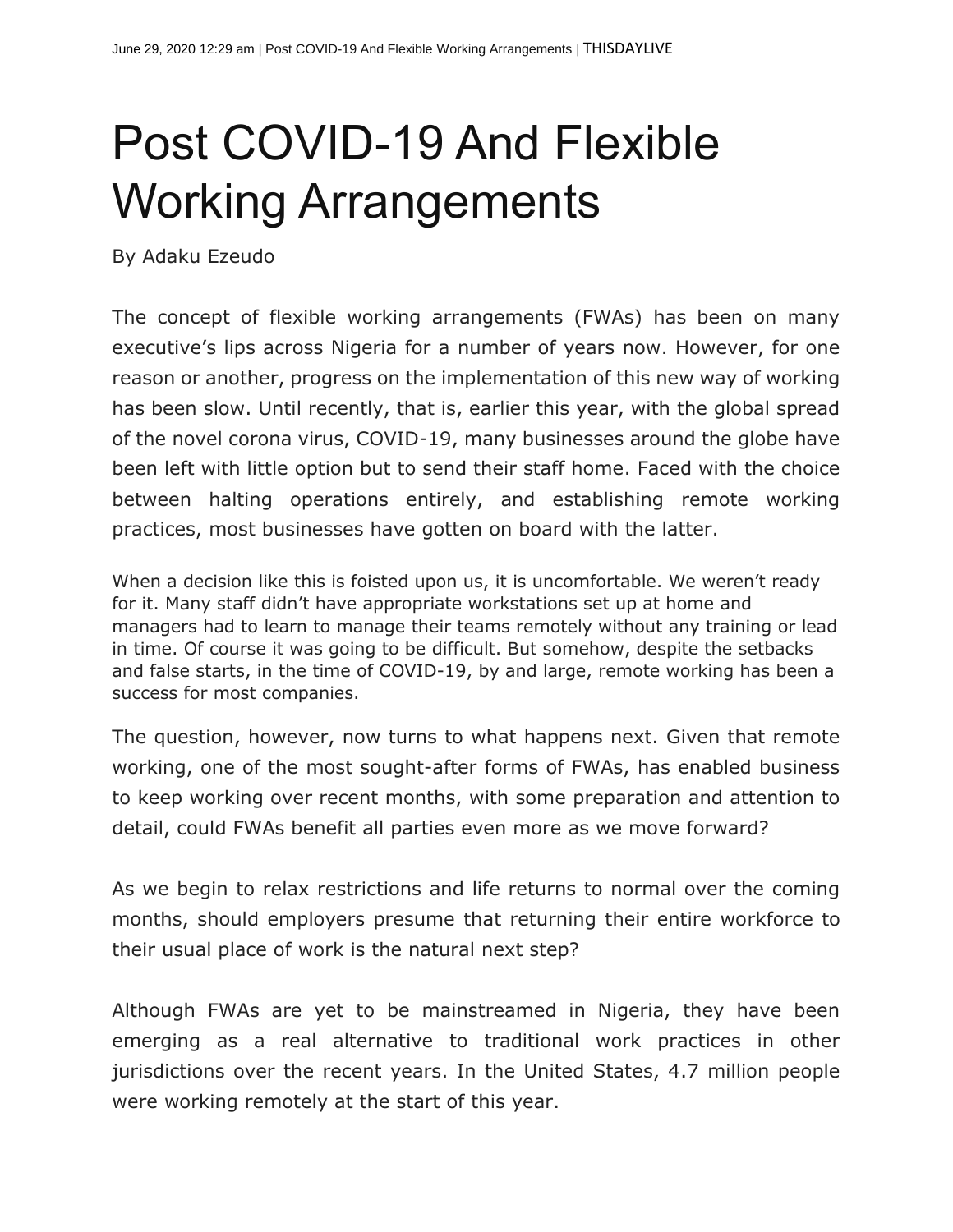Despite the fact that less than 10% of the jobs advertised in the UK offer flexibility, 92% of millennials claim it is one of their top priorities. It's not just younger people, however, 70% of UK employees believe flexibility makes a job more attractive, while older people are attracted to the idea of winding down to retirement with a FWA.

According to the Society for Human Resources Management Future Insights Report, of 2014, workforces are aging across the globe and more employees will be dealing with multiple caring responsibilities, multiple paid jobs and staying in the workforce longer, which all have an impact on the availability of staff to work full time.

At home, the Nigerian tech sector has proven there is an alternative to traditional working arrangements, an alternative that is recognized by more workers as a result of COVID-19. The tech sector, globally, is noticeable for its proliferation of young companies which are run and operated by young, tech savvy staff. The speed at which the digital space evolves necessitates a fresh, agile approach. It's not surprising that the tech sector in Nigeria has been the first to adopt FWAs. By providing flexibility for their staff, tech startups can operate in a lean, cost-effective way. As the sector has expanded, it has brought with it an increase in short-term, contract, and freelance positions. Therefore, not only is how work is performed evolving but so, too, is the entire basis of employment.

When we look at the impact of our current mode of working in Nigeria, it has a significant impact on the personal lives of staff. Long commute times, extended office hours, and the necessity for parents to spend so much time away from their children are just some of the factors that have long been seen as the price of career success.

Cultural considerations are also important. Increasingly, people want to choose their lifestyle and have their career support it rather than the other way around. The availability of FWAs has allowed employees to navigate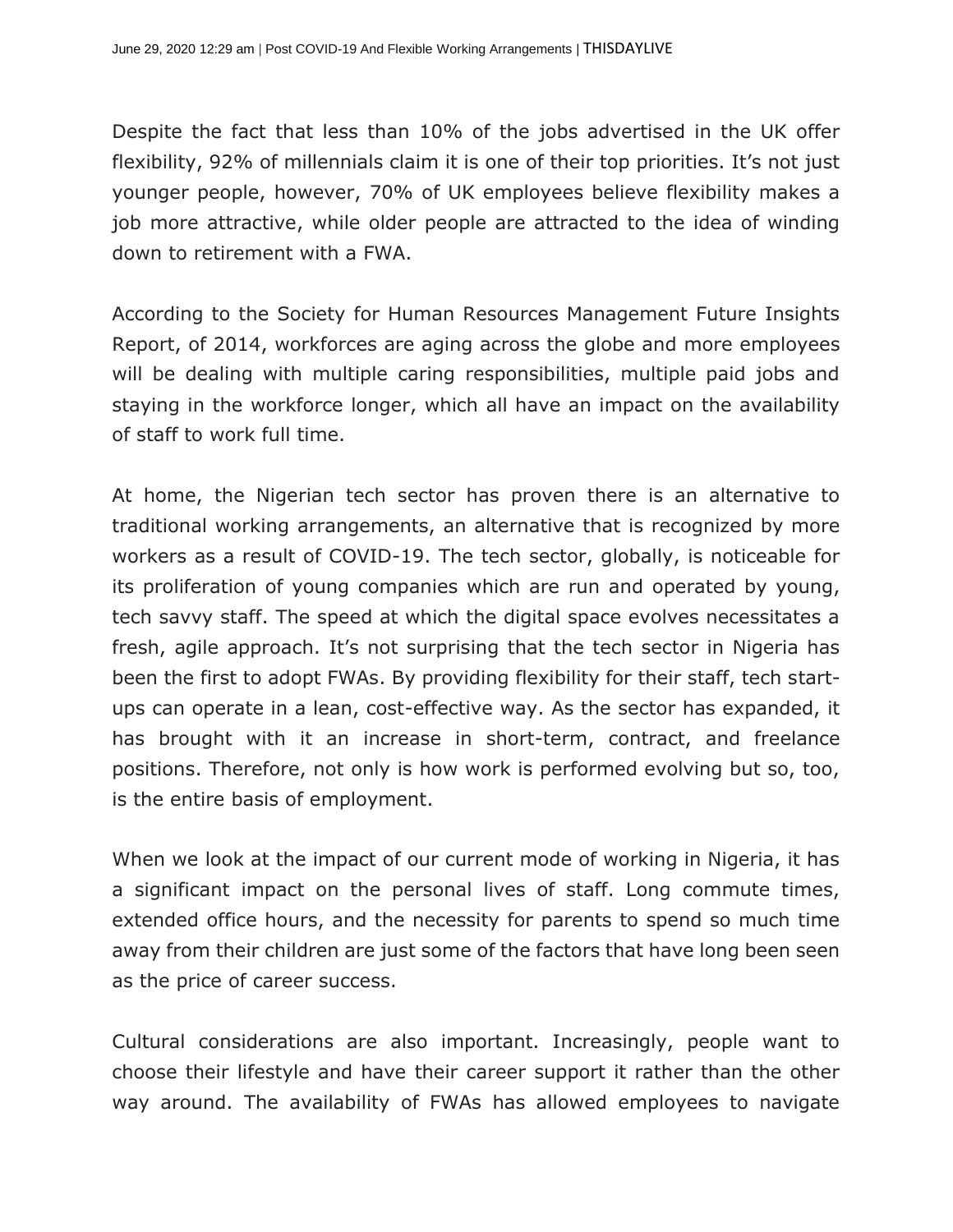conflicts arising from competing demands of lifestyle versus career. It is not just those with caring duties who are eager to adopt FWAs, those in education may want to schedule work around classes, while for others it is simply more convenient to work on a shift or split shift basis. According to Owl Labs Global State of Remote Work 2018 study, 14% of people identified a better work-life balance as their main reason for opting to work remotely. Interestingly, in South Africa, 66.9% of state agencies offer FWAs because they see it as a way to help their staff achieve a greater work-life balance.

Research has shown that FWAs are not just beneficial to employees but to business too. The benefits to employees are largely understood and include eliminating a stressful commute, more time at home with family, greater access to positions for working mothers, and those with disabilities, in addition to more energy and creativity. However, the benefits to business are not quite as well understood, and yet, workplace flexibility is a growing business strategy for companies that want to attract and retain a more diverse, virtual and global workforce.

When you want to attract the best talent, providing flexible working arrangements outside of the norm can give you the competitive advantage. Not only will you be able to hire the best talent, but you're more likely to keep them as FWAs have been shown to result in increased employee loyalty and reduced staff turnover.

Workers who avail themselves of FWAs are more engaged, more productive, and present with less absenteeism.

A wider catchment area can increase the number of suitable applicants during recruitment. When your staff have the option of avoiding rush hour or working remotely, it encourages those further away to apply when they otherwise may not have done so.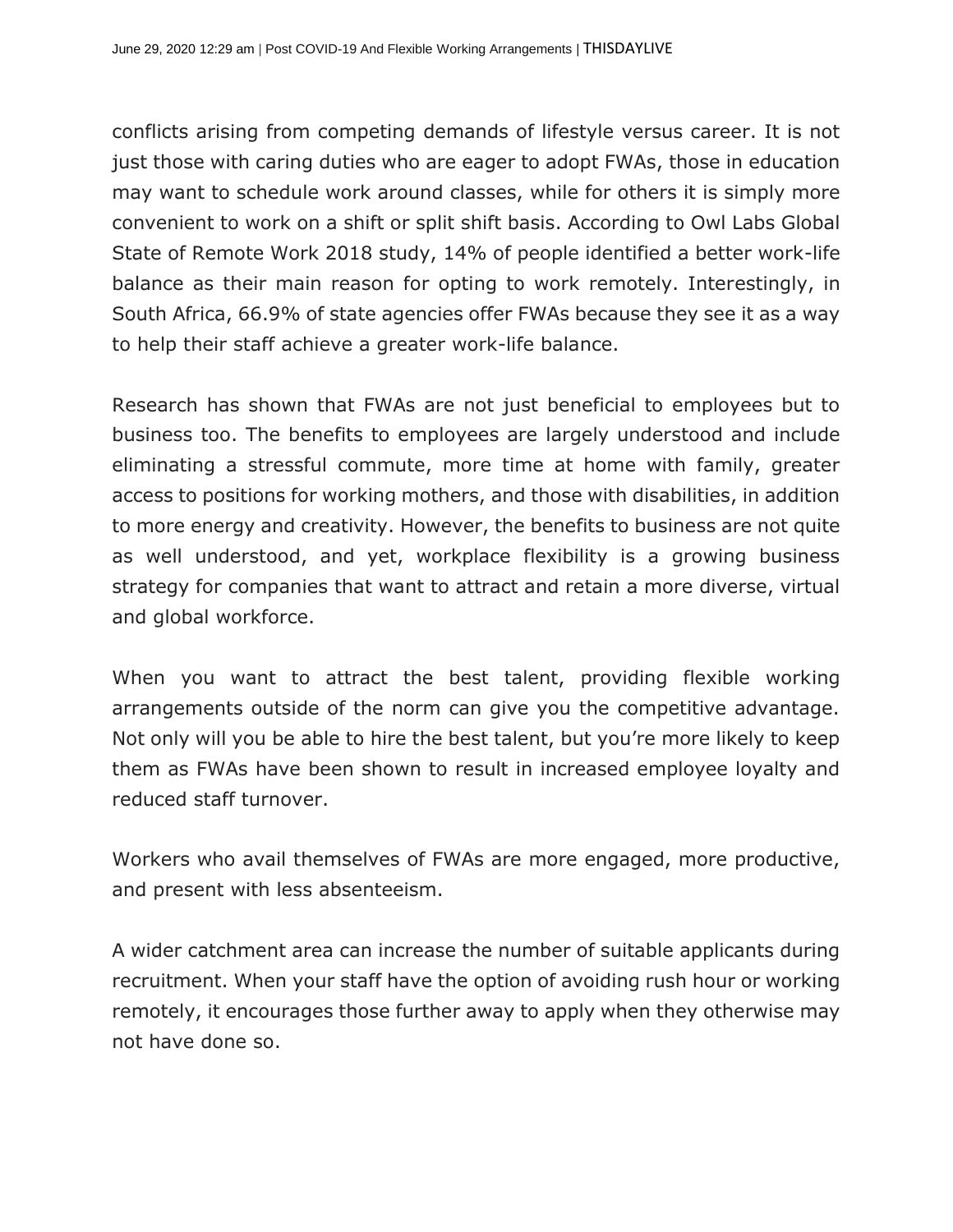You can also attract a more diverse talent pool, including mothers who want flexibility to look after their family and those with disabilities who can do an excellent job but who may face challenges in a traditional office setting.

When you introduce FWAs, none of these concerns matter and you attract the best, most talented person for the role. A more diverse workforce also has a whole host of benefits – fresh ways of thinking, different problem-solving abilities and an improved brand perception are just some of them.

Staggering working hours, based on company needs and staff preferences, allows you to respond to customer queries around the clock, which results in better customer service provision.

Flexible working arrangements can also have a direct cost reduction. Less office space is necessary and transport costs, which are covered by some employers, are also cut as your employees no longer need to commute to work.

Of course, the shift to flexible working arrangements requires effort. Changes are necessary to allow our workforce to enjoy more flexible working arrangements and the benefits they bring. We can group these into two pools, changes to mindset & culture, and changes to tools & infrastructure.

In looking at tackling tools and infrastructure in Nigeria, we have concerns around the availability of reliable power supply and data connectivity necessary to work off-site. Co-working spaces are becoming more mainstream in Nigeria, with 71 across the country in 2017, but this is from a low base. In 2011, there were only 2 and, still, the majority of the hubs are based in Lagos and surrounding areas.

Although remote working can allow the business to draw from a wider talent pool, good internet and phone lines are essential. If the employee is located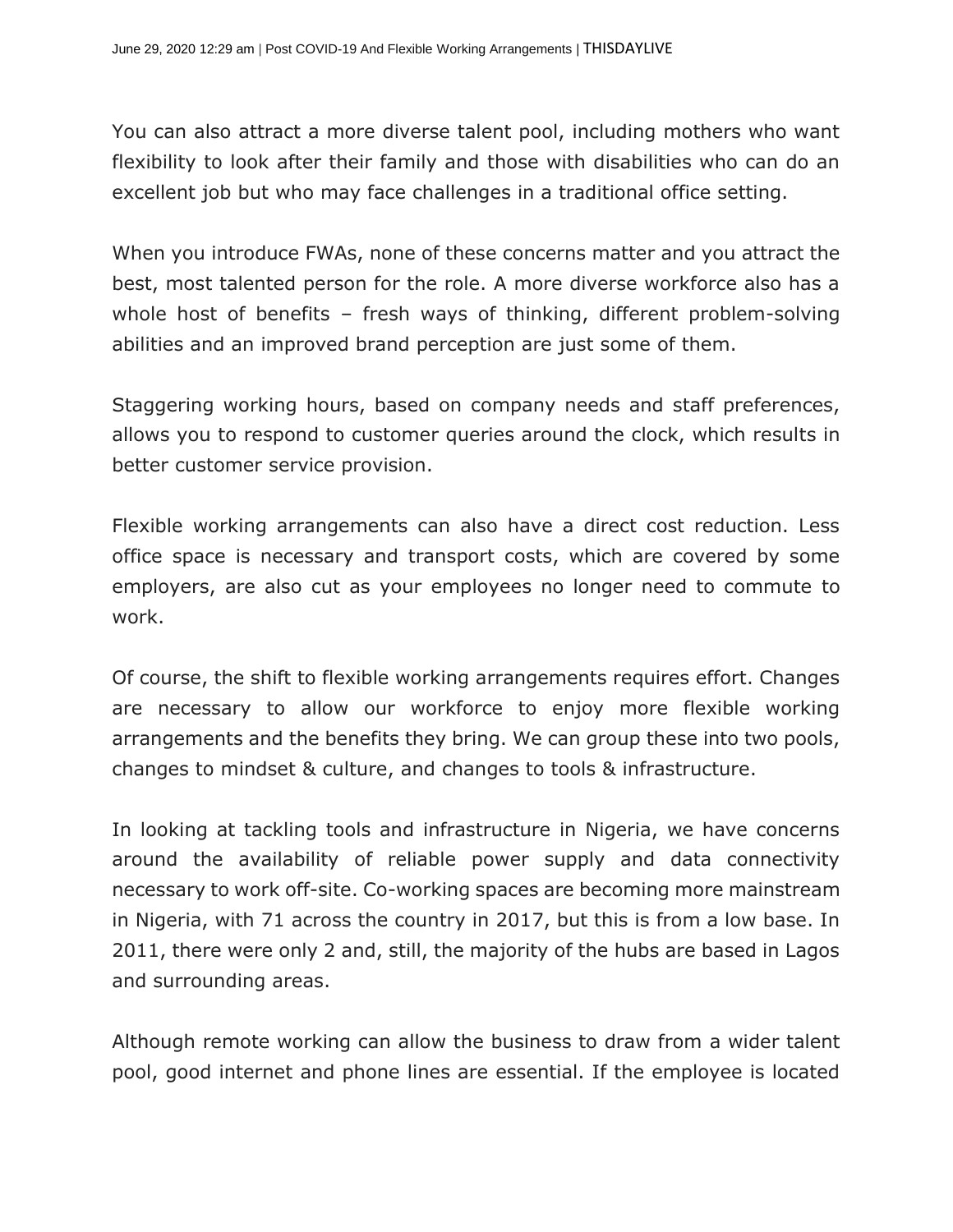in an area where they cannot access the systems or virtual meetings necessary to deliver work requirements on time, a problem can emerge.

Another consideration is the cost of remote working. Where an employee bears the cost of power consistently, this can mount. Employer support can combat this but must be balanced against the cost-saving measures secured by FWAs.

Finally, data security is a big concern for companies allowing staff to operate off-site. Adherence to data security policies is important but so is the infrastructure to protect sensitive data.

The financial implications of investment in such infrastructure can become a challenge to implementing FWAs in some organisations.

Outside of infrastructural concerns, the biggest evolution required to ensure flexible working success is a change of mindset. I recall a conversation I had last year with the CEO of a Nigerian-based financial services company. The company was struggling to retain its younger workers and wanted to explore ways to remedy this. When I mentioned that FWAs are a very attractive option for younger staff, this director was reluctant to entertain the idea. "How will I know what they are doing?", he queried.

Ernst and Young Ireland's People Advisory Services Director, Olivia McEvoy, believes the success of flexible working depends on collaboration, trust, and leadership. Yet, these are precisely some of the greatest barriers to the success of FWAs. Perceiving a loss of control over operations, a reluctance to change from traditional working arrangements, and a lack of trust need to be identified as risks and addressed accordingly. Shifting the company focus from time-based goals to result-based goals so that set deliverables are achieved but perhaps in a shorter time frame is a good starting point.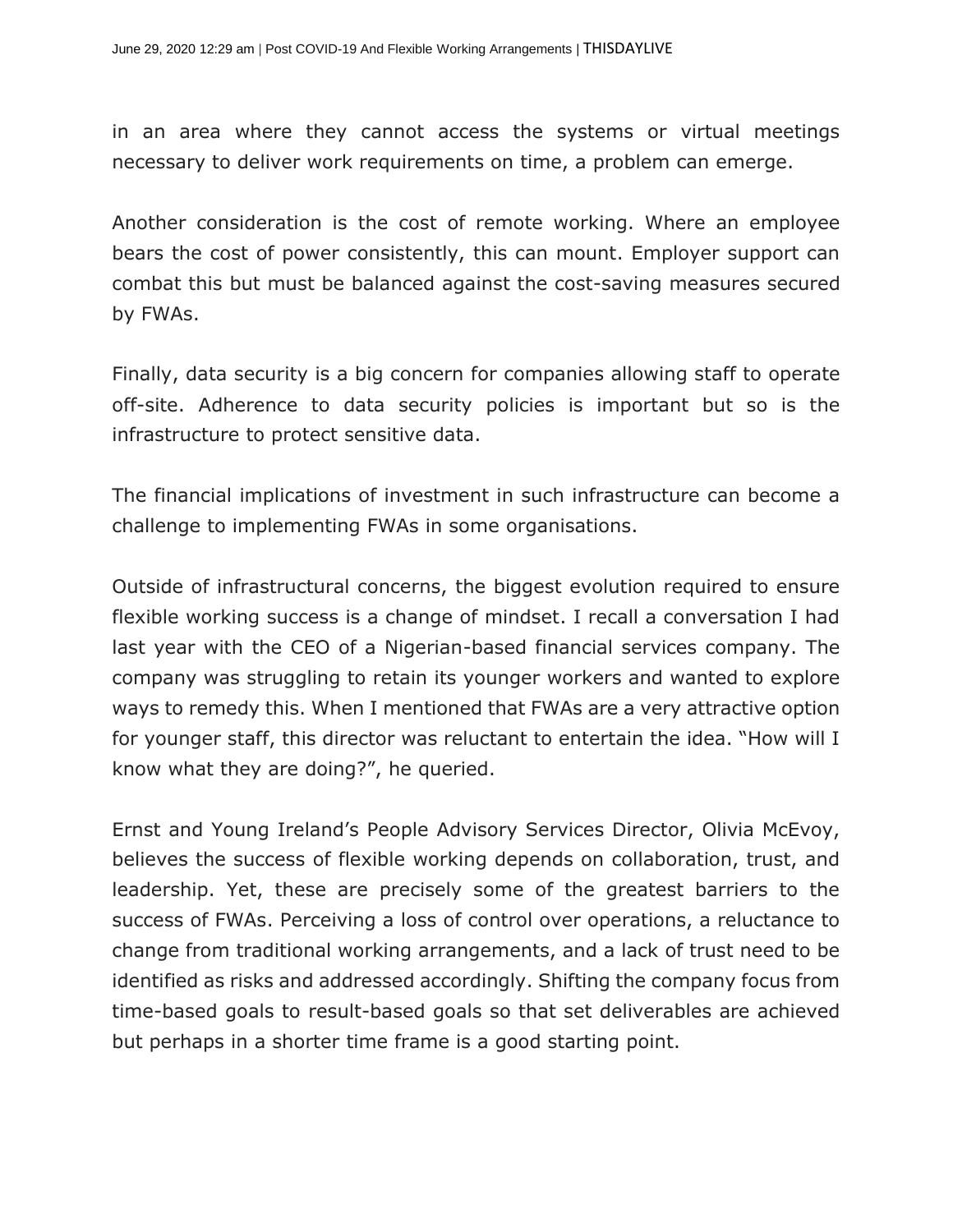All-important trust is a two-way street. While the company has concerns about accountability, staff may worry about having access to the full details to perform to their best ability. When the company communicates clearly, provide exact expectations, and allow staff to get on with the job at hand, usually, they will return that trust with excellent work.

When staff are given the opportunity to work from home or in another flexible location, they no longer have the structures they may have depended upon to deliver their work in a solid, reliable fashion. Without those structures, they require guidance, support, and leadership.

Deloitte found that 84% of workers see employee engagement and productivity as being linked. This means that managers need to step up how well they engage their teams. This may take the form of regular phone calls to assess progress and to troubleshoot problems as they arise. Acting as a good role model is not just a good idea, it is vital. The idea of 'do as I say, not as I do' does not inspire workers nor spur them on to give of their best. Showing how to get the necessary work done within timelines and encouraging employees to enjoy the rest of their time as they see fit, however, can create incredible results.

According to FlexJobs annual survey, 65% of respondents are more productive when working from home due to fewer interruptions. To see this become a reality, training and effective communication are imperative. For FWAs to succeed, they need to deliver the benefits to both the employee and the employer consistently. This is possible, the technology to allow open communication is there. With free programmes that allow video conferencing, project management and document management, the capabilities for flexible working are available. It is the people and the systems, training and tools we implement which will dictate whether FWAs can be a success for business into the future.